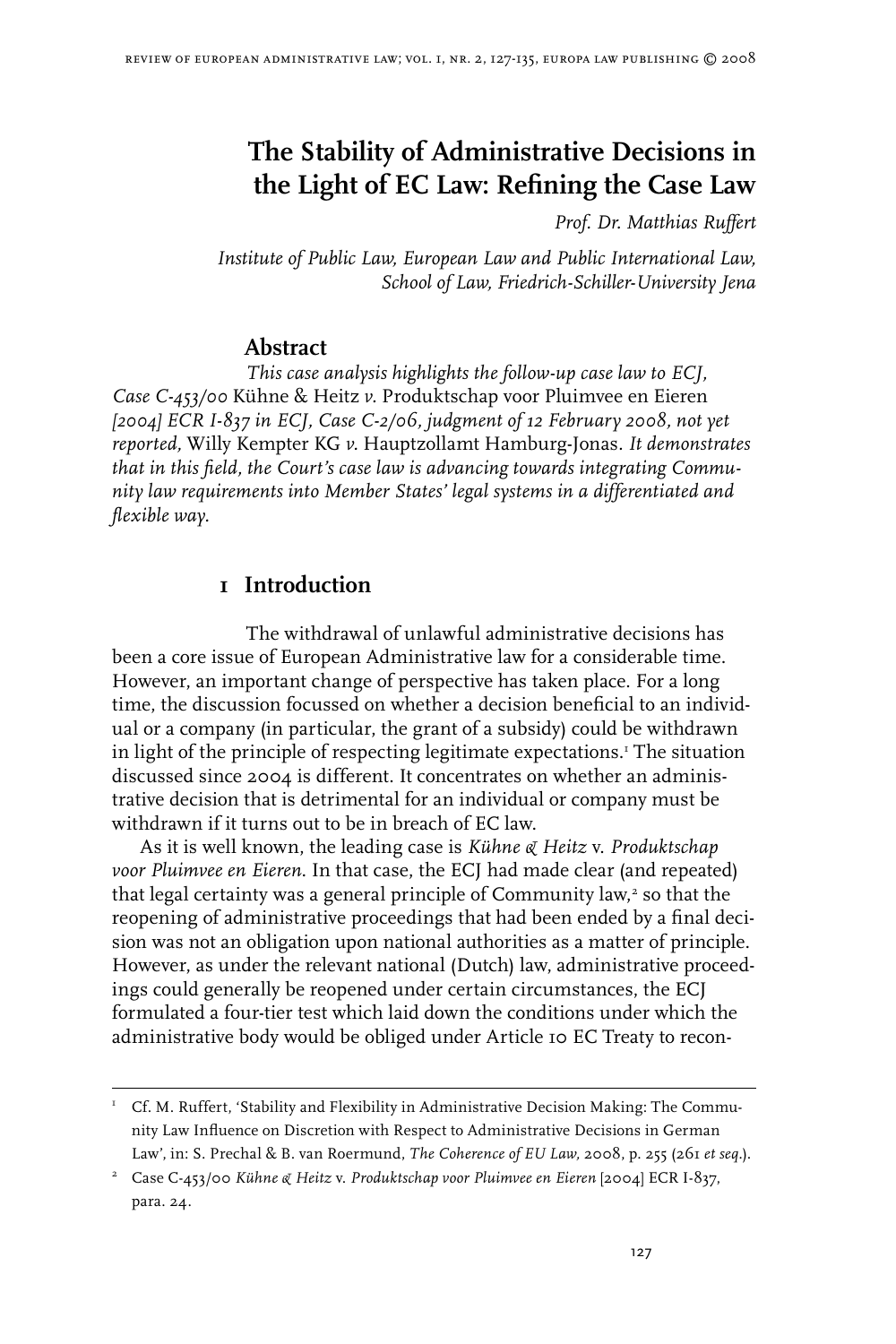sider its formerly final decision taking account of the relevant Community law findings:

'26 As is clear from the case-file, the circumstances of the main case are the following. First, national law confers on the administrative body competence to reopen the decision in question in the main proceedings, which has become final. Second, that decision became final only as a result of a judgment of a national court against whose decisions there is no judicial remedy. Third, that judgment was based on an interpretation of Community law which, in the light of a subsequent judgment of the Court, was incorrect and which was adopted without a question being referred to the Court for a preliminary ruling in accordance with the conditions provided for in the third paragraph of Article 234 EC. Fourth, the person concerned complained to the administrative body immediately after becoming aware of that judgment of the Court.'

### **2 Criteria Revisited**

In *Willy Kempter KG* v. *Hauptzollamt Hamburg-Jonas* the criteria from *Kühne & Heitz* are further explained and given greater precision. The judgment from February 2008 concerns the third and fourth criterion. As in *Kühne & Heitz,* the facts revolve around export refunds on agricultural products,<sup>5</sup> but this time, what is at stake is not the correct classification in the common customs tariff, but the point in time until which conditions could be raised against an applicant for refund.<sup>6</sup> The competent authority had raised such conditions after the refund had been paid to *Kempter,* as it had claimed that the agricultural products to be exported had not reached their country of destination outside the EC. *Kempter* had exported cattle to Yugoslavia, and it was submitted that the animals had never arrived there as some of them had died or been slaughtered out of necessity during transport or in quarantine. The action brought by *Kempter* against the decision of repayment was rejected at final instance by the *Bundesfinanzhof* (Federal Finance Court) in May 2000. Community law issues had not been raised by *Kempter* in these proceedings, and they were not discussed at all before the competent courts. A few months later, the ECJ decided that such conditions as were relevant in the case at hand could be raised against the recipient of

Case C-453/00 *Kühne & Heitz* v. *Produktschap voor Pluimvee en Eieren* [2004] ECR I-837, paras. 25 *et seq.*

Case C-2/06, judgment of 12 February 2008, not yet reported, *Willy Kempter KG* v. *Hauptzollamt Hamburg-Jonas.*

For an explanation cf. G. Thiele, in: C. Calliess & M. Ruffert (eds.), *EUV/EGV Kommentar,*  3rd ed. 2007, Article 34, para. 31.

 $^6$  On the following facts see Case C-2/06, judgment of 12 February 2008, not yet reported, *Willy Kempter KG* v. *Hauptzollamt Hamburg-Jonas,* paras. 8 *et seq.*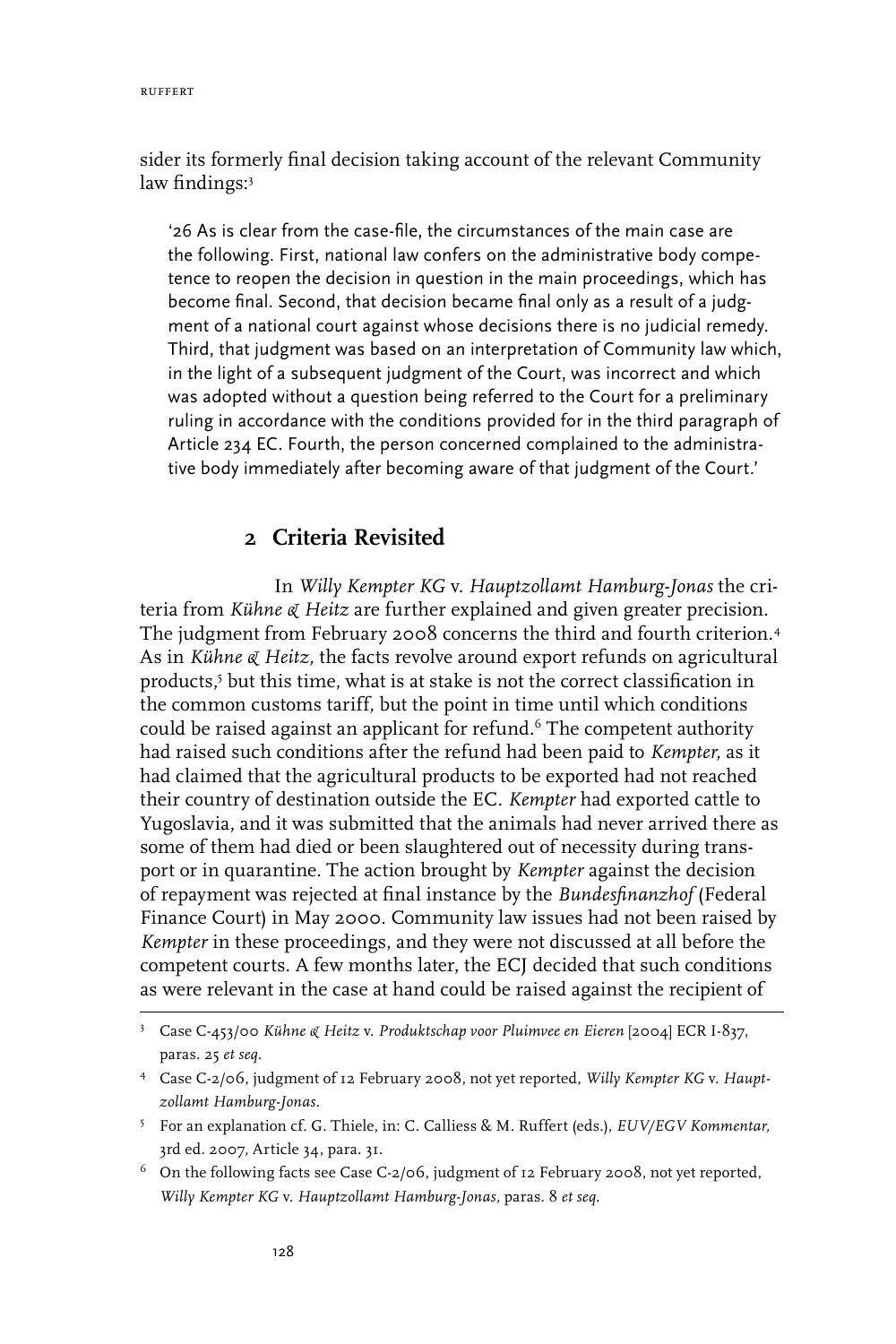refunds only *before* their grant.<sup>7</sup> Consequently, the decision of repayment against *Kempter* turned out to be unlawful. It was only in mid 2002 that *Kempter* became aware of the ECJ judgment. Shortly afterwards, the company asked for a fresh repayment of the refunds it had repaid itself. The competent *Finanzgericht* Hamburg (Finance Court) stayed proceedings and referred the following questions to the ECJ:

'(1) Are the review and amendment of a final administrative decision in order to take account of the interpretation of the relevant Community law carried out in the meantime by the Court of Justice of the European Communities subject to the requirement that the party concerned relied on Community law when contesting the administrative decision before the national courts?

(2) Is an application for the review and amendment of a final administrative decision which is contrary to Community law subject to a limit in time for overriding reasons of Community law, apart from the conditions set out in [*Kühne & Heitz*]?'

# **3 The Function of Preliminary Rulings**

The Court first of all confirmed its *Kühne & Heitz* case law and turned to its third criterion, i.e. that the initial judgment was based on an EC law interpretation which later turned out to be incorrect and was adopted without a preliminary reference under Article  $234(3)$  EC Treaty. The ECJ rejected the question whether the claimant in the initial administrative and court proceedings – which lead to the administrative decision to be withdrawn – has to rely explicitly on Community law to create, in those proceedings, a duty to refer the case to the ECJ and thus the breach of such a duty according to the third criterion.<sup>8</sup> It starts by explaining the purpose of preliminary references:

'41 In this connection, it is to be noted that the system established by Article 234 EC with a view to ensuring that Community law is interpreted uniformly in the Member States instituted direct cooperation between the Court of Justice and the national courts by means of a procedure which is completely independent of any initiative by the parties (see, to this effect, Joined Cases 28/62, 29/62 and 30/62 *Da Costa and Others* [1963] ECR 31, at 38; Case 62/72 *Bollmann* [1973] ECR 269, paragraph 4; and Case C-261/95 *Palmisani* [1997] ECR I-4025, paragraph 31).

Case C-110/00 *Emsland Stärke GmbH* v. *Hauptzollamt Hamburg-Jonas* [2000] ECR I-11569, para. 48.

On the following Case C-2/06, judgment of 12 February 2008, not yet reported, *Willy Kempter KG* v. *Hauptzollamt Hamburg-Jonas,* paras. 40 *et seq.*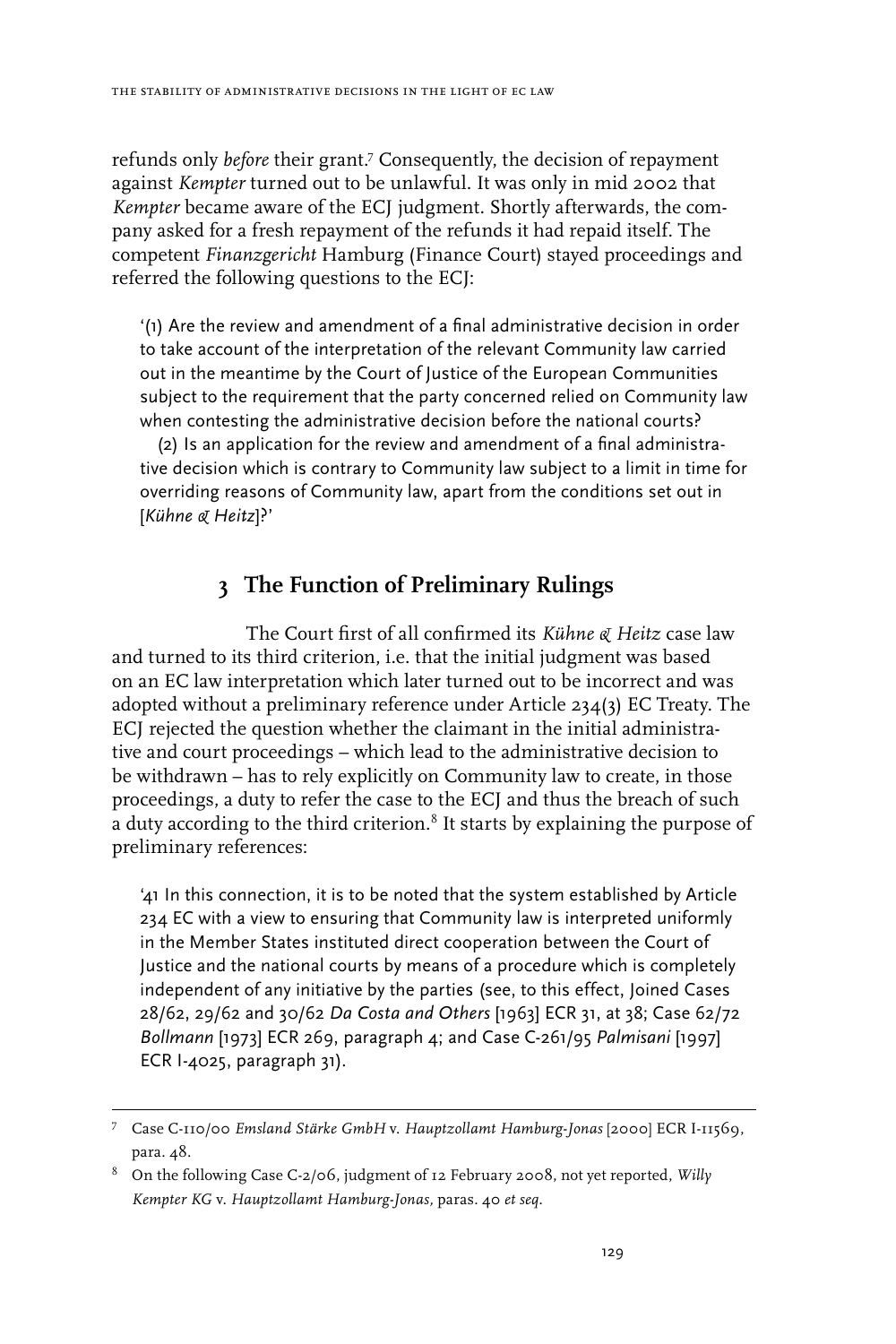42 As the Advocate General explains in points 100 to 104 of his Opinion, the system of references for a preliminary ruling is based on a dialogue between one court and another, the initiation of which depends entirely on the national court's assessment as to whether a reference is appropriate and necessary (see, to this effect, Case 126/80 *Salonia* [1981] ECR 1563, paragraph 7).'

#### Advocate-General Bot prepares this point of view:

'100 On the other hand, it does not follow from that case-law that a national court against whose decisions there is no judicial remedy under national law might be exempt from the obligation to seek a preliminary ruling on a question of interpretation where the parties to the main proceedings have not raised before it a plea based on Community law. On the contrary, it is clear from the case-law relating to the conditions for applying Article 234 EC that the making of any reference for a preliminary ruling depends entirely on that court's assessment as to whether a reference is appropriate and necessary and that it in no way depends on the nature of the pleas relied on before it by the parties to the main proceedings.

101 Establishing a procedure for direct cooperation between the Court of Justice and the national courts, the system of references for a preliminary ruling is based on a dialogue between one court and another. In the course of that procedure, the parties to the main proceedings are merely invited to submit observations within the legal framework set out by the court making the reference. According to the Court of Justice, "within the limits established by Article [234 EC], it is thus for the national courts alone to decide on the principle and purpose of any reference to the Court of Justice and it is also for those courts alone to judge whether they have obtained sufficient guidance from the preliminary ruling delivered in response to their reference or whether it appears to them necessary to refer the matter once more to the Court".

102 It is also to be observed that, in *Cilfit and Others*, the Court explained the meaning of the phrase "where [such a/any such] question is raised" for the purposes of the second and third paragraphs of Article 234 EC, in order to determine the circumstances in which a national court against whose decisions there is no judicial remedy under national law is required to bring the matter before the Court of Justice.

103 On that occasion the Court observed that a reference for a preliminary ruling does not constitute a means of redress available to the parties to a case pending before a national court or tribunal. According to the Court, "therefore the mere fact that a party contends that the dispute gives rise to a question concerning the interpretation of Community law does not mean that the court or tribunal concerned is compelled to consider that a question has been raised within the meaning of Article [234 EC]. On the other hand, a national court or tribunal may, in an appropriate case, refer a matter to the Court of Justice of its own motion".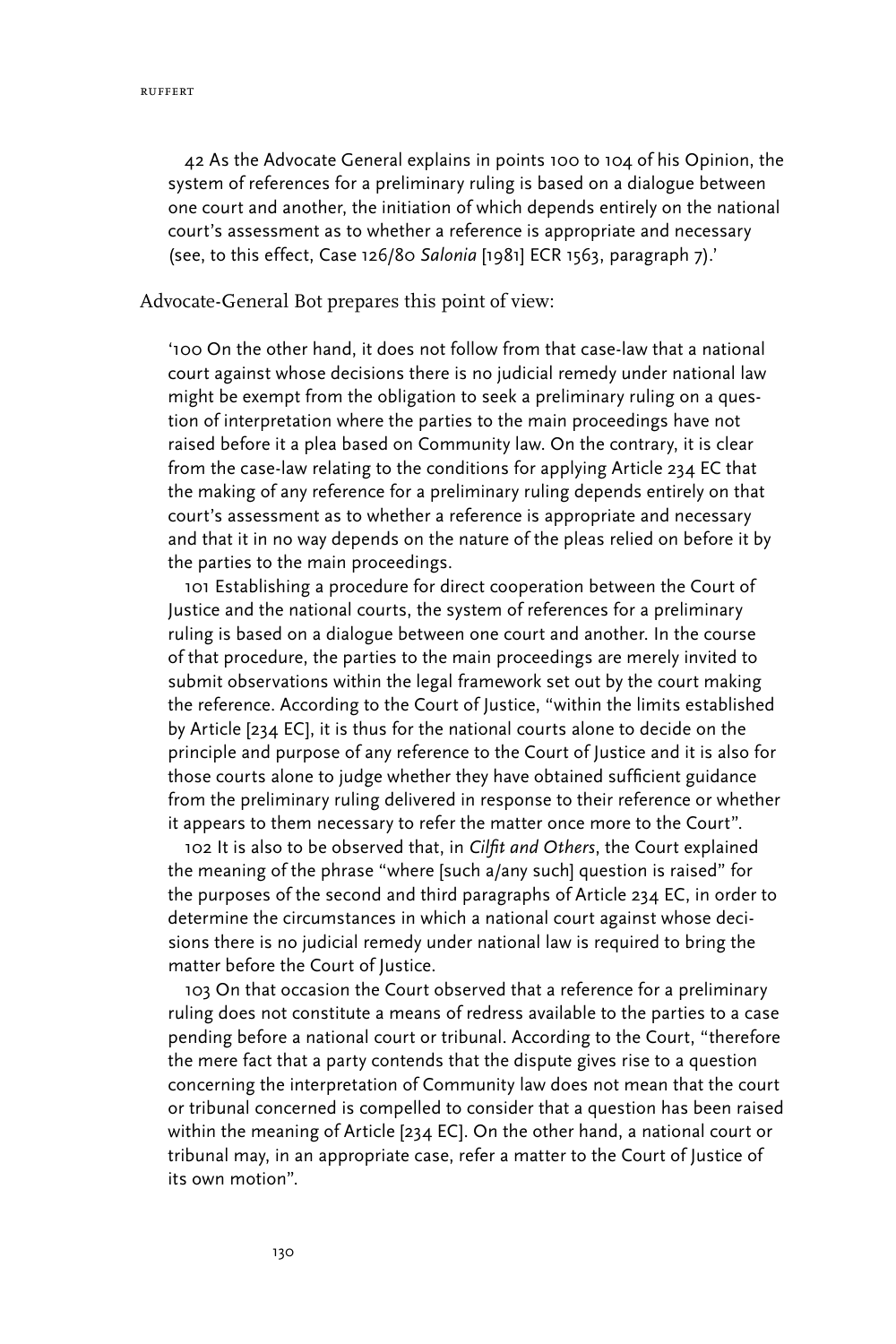104 Also, in another judgment the Court pointed out, first, that "the fact that the parties to the main action failed to raise a point of Community law before the national court does not preclude the latter from bringing the matter before the Court of Justice" and, second, that "in providing that reference for a preliminary ruling may be submitted to the Court where a question is raised before any court or tribunal of a Member State", the second and third paragraphs of Article [234 EC] are not intended to restrict this procedure exclusively to cases where one or other of the parties to the main action has taken the initiative of raising a point concerning the interpretation or the validity of Community law, but also extend to cases where a question of this kind is raised by the national court or tribunal itself which considers that a decision thereon by the Court of Justice is "necessary to enable it to give judgment".'

A further argument for denying the first question raised is the interpretation of *Kühne & Heitz.* From that decision and the concrete wording of its reasons, a requirement of raising Community law points in the initial legal action cannot be inferred.

Besides this second point on the interpretation of *Kühne & Heitz,* the ECJ mainly argues on the basis of the function that is commonly – and rightly so – ascribed to the procedure under Article 234 EC Treaty. That provision establishes a dialogue between the national courts and the ECJ which is basically an objective procedure independent of the procedural activities of the parties. The parties of a lawsuit, however, may not be removed of the capacity to plead or dispose of their rights according to their intentions. Consequently, the Court states:

'45 It is to be noted that, while Community law does not require national courts to raise of their own motion a plea alleging infringement of Community provisions where examination of that plea would oblige them to go beyond the ambit of the dispute as defined by the parties, they are obliged to raise of their own motion points of law based on binding Community rules where, under national law, they must or may do so in relation to a binding rule of national law (see, to this effect, Joined Cases C-430/93 and C-431/93 *van Schijndel and van Veen* [1995] ECR I-4705, paragraphs 13, 14 and 22, and Case C-72/95 *Kraaijeveld and Others* [1996] ECR I-5403, paragraphs 57, 58 and 60).'

As can be seen, in this context, the principle of equivalence needs to be applied.<sup>9</sup> If under national law a court is capable of raising a legal point on its own motion, it must do so with respect to Community law. This depends on national procedural law. In German administrative courts (and tax courts such as in the case at hand), the answer is generally positive, given the

Cf. on that principle M. Ruffert, 'Rechtsquellen und Rechtsschichten des Verwaltungsrechts', in: W. Hoffmann-Riem, E. Schmidt-Aßmann & A. Voßkuhle (eds.), *Grundlagen des Verwaltungsrechts,* Vol. I, 2006, § 17/124.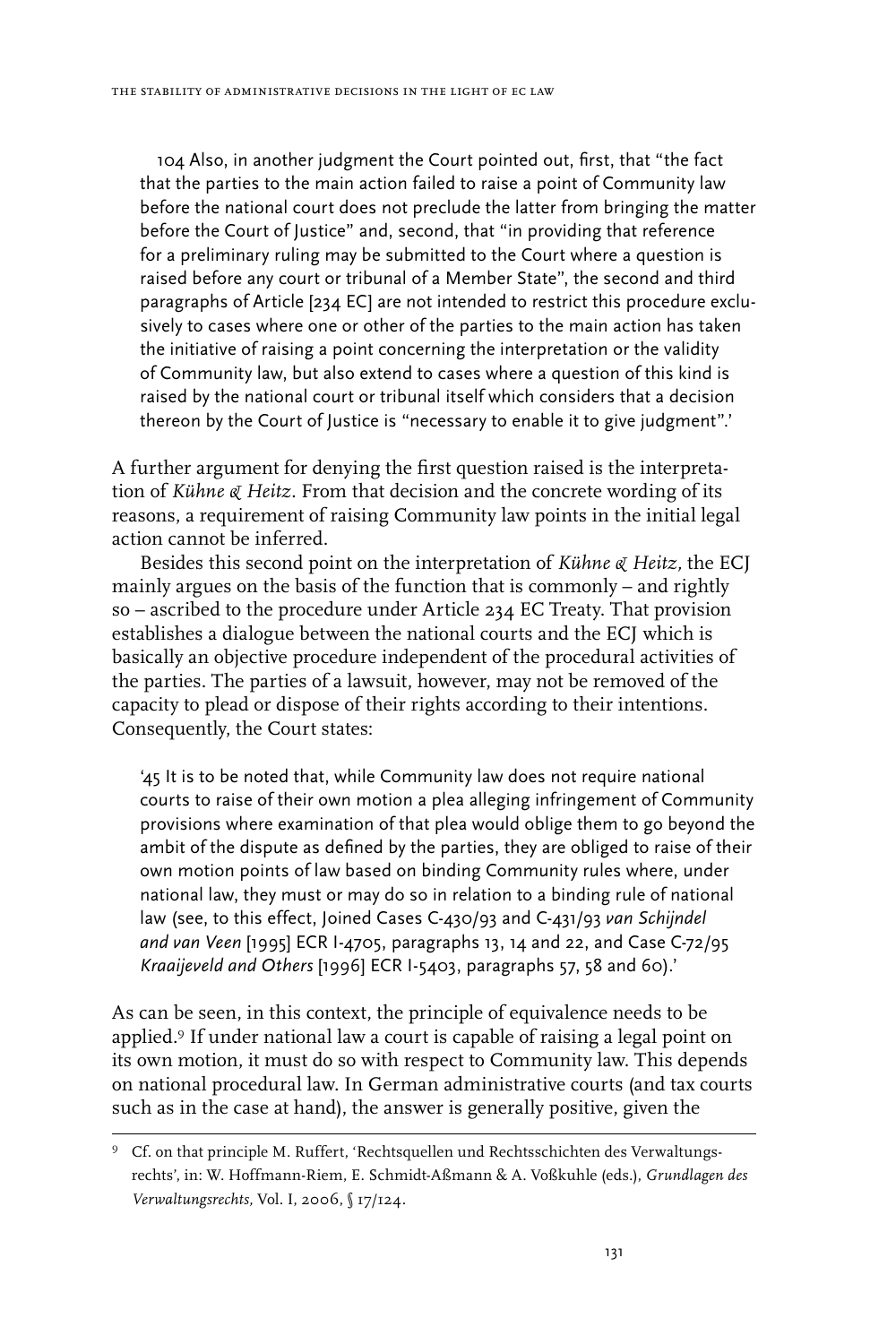duty of such courts to detect all relevant facts of a case ('*Amtsermittlungsgrundsatz*'), and it may even be so to a certain extent in civil law courts and lawsuits in that country under the principle *iura novit curia* (the court knows the law of its own motion – the law does not have to be pleaded). However, the situation in other Member States may be different, given the ambivalent position of administrative court proceedings between objective control of legality and protection of individual rights. This applies to France and the Netherlands,<sup>10</sup> and with regard to that particular State, there is indeed some case law of the Court accepting that under Dutch administrative law not every point can be raised by a court on its own motion – and neither should EC law under the auspices of the principle of equivalence. $I<sup>II</sup>$ 

# **4 Flexibility of Withdrawal or Strict Deadlines?**

According to the fourth *Kühne & Heitz-*criterion, the person (or company) concerned must complain 'immediately after becoming aware of the judgment of the Court', i.e. the subsequent proceedings may not be brought belatedly. It is obvious that this should have been checked in *Kempter,* as it took about 19 months for that company to address the authority for a change in its decision after the ECJ decision showing its unlawfulness had been issued.12 There is indeed some insecurity about the starting point of any deadline as well as about its actual length. What is immediate? What is the point in time when the deadline begins? Is it the *delivery* of the ECJ decision, i.e. a moment to be assessed objectively, or is it the actual awareness or the point in time when one should have been aware of the decision as a diligent person (subjective view)? Due to these uncertainties, the Advocate General proposed to abolish the fourth *Kühne & Heitz-*criterion right away.13 Being aware of the various deadline provisions in the Member States, the Court gives a differentiated ruling:

'57 It should nevertheless be pointed out that, in accordance with settled case-law, in the absence of Community rules in the field it is for the domestic legal system of each Member State to designate the courts and tribunals having jurisdiction and to lay down the detailed procedural rules governing actions for safeguarding rights which individuals derive from Community law, provided, first, that such rules are not less favourable than those governing similar domestic actions (principle of equivalence) and, secondly, that they do

<sup>10</sup> Cf. the detailed analysis by J.H. Jans/R. de Lange/S. Prechal/R.J.G.M. Widdershoven, *Europeanisation of Public Law*, 2007, pp. 312 *et seq.*

 $11$  Cf. e.g. Joined Cases C-222 to C-225/05, judgment of 7 June 2007, nyr.

<sup>&</sup>lt;sup>12</sup> Case C-2/06, judgment of 12 February 2008, not yet reported, *Willy Kempter KG* v. Haupt*zollamt Hamburg-Jonas*, para. 15.

<sup>&</sup>lt;sup>13</sup> Conclusions of AG *Bot*, paras. 132 and 134.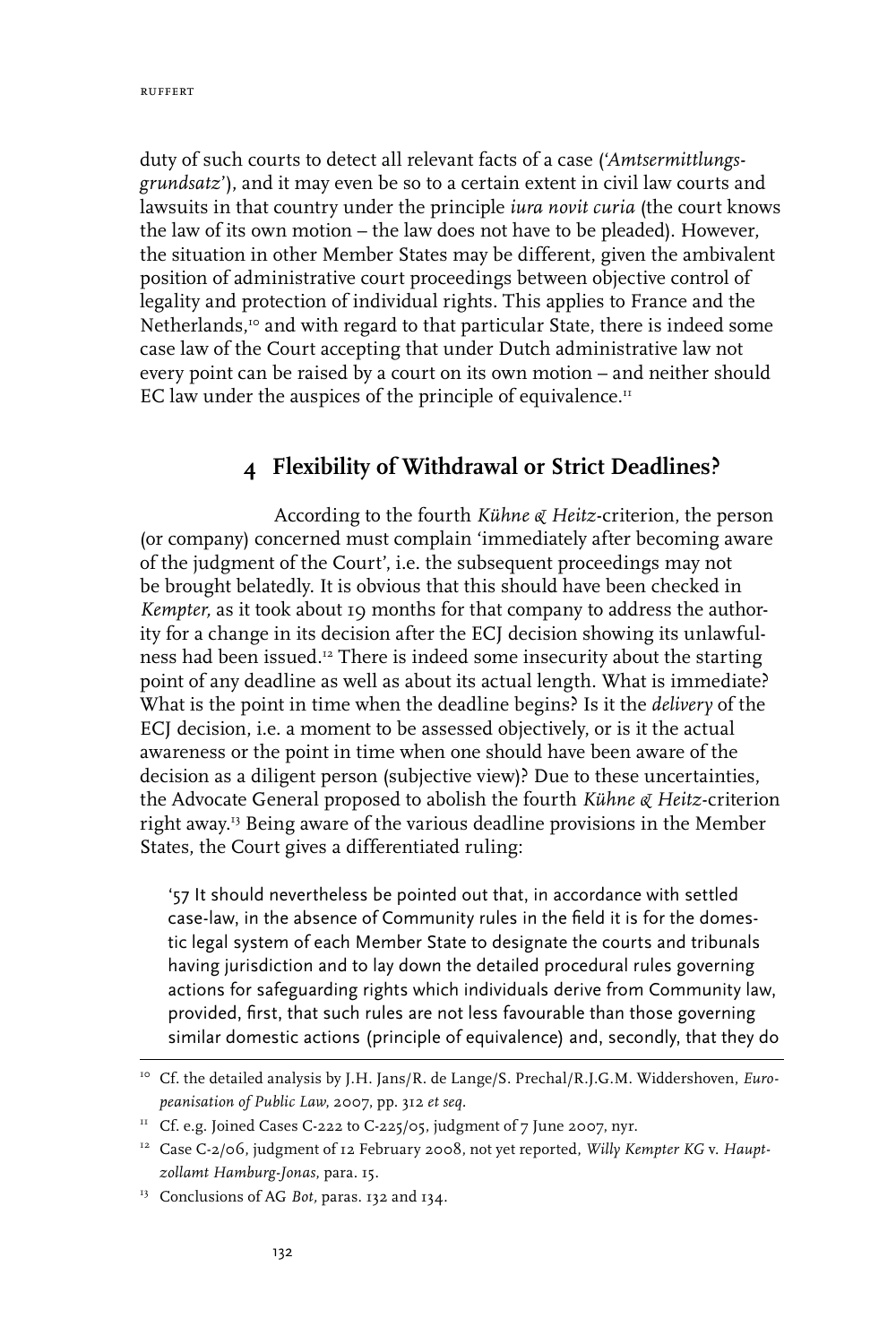not render practically impossible or excessively difficult the exercise of rights conferred by Community law (principle of effectiveness) (see, in particular, Case C-432/05 *Unibet* [2007] ECR I-2271, paragraph 43, and Joined Cases C-222/05 to C-225/05 *van der Weerd and Others* [2007] ECR I-4233, paragraph 28 and the case-law cited).

58 The Court has thus recognised that it is compatible with Community law to lay down reasonable time-limits for bringing proceedings in the interests of legal certainty (see, to this effect, Case 33/76 *Rewe-Zentralfinanz and Rewe-Zentral* [1976] ECR 1989, paragraph 5; Case 45/76 *Comet* [1976] ECR 2043, paragraphs 17 and 18; *Denkavit italiana*, paragraph 23; Case C-208/90 *Emmott* [1991] ECR I-4269, paragraph 16; *Palmisani*, paragraph 28; Case C-90/94 *Haahr Petroleum* [1997] ECR I-4085, paragraph 48; and Case C-255/00 *Grundig Italiana* [2002] ECR I-8003, paragraph 34). Such time-limits are not liable to render practically impossible or excessively difficult the exercise of rights conferred by Community law (*Grundig Italiana*, paragraph 34).

59 It follows from that settled case-law that the Member States may, on the basis of the principle of legal certainty, require an application for review and withdrawal of an administrative decision that has become final and is contrary to Community law as interpreted subsequently by the Court to be made to the competent administrative authority within a reasonable period.'

The ECJ underlines that there is no general deadline for claiming the inconsistency with EC law, but that national law is applicable subject to the twofold principles of equivalence and effectiveness.14 With respect to such deadlines the Court can refer to its continuous case law.15

There may be debates in the national legal systems on the applicability of certain norms on deadlines. For example, in Germany the application of  $\int$  51 (3) *Verwaltungsverfahrensgesetz* must be discussed, which only applies to the duty to reopen proceedings but not to the withdrawal as such. Such debate would lead to a discussion on what the *Kühne & Heitz* case law is really about: procedural law (re-opening) or issues of substance (withdrawal).<sup>16</sup> In *Kempter,* the decision must not yet be found, as the pertinent sum of money was requested within the deadline of § 51 (3) *Verwaltungsverfahrensgesetz,*  i.e. three months after getting knowledge of the reason for the unlawfulness of the decision (i.e. knowledge of the judgment of the ECJ). At any rate, the Court's answer is in line with the case law as settled and leaves enough space for flexibility. At the same time, legal certainty can be strengthened

<sup>14</sup> Following the ECJ: M. Ludwigs, 'Anmerkung', *Juristenzeitung* 2008, p. 466 at 468, and before J. Kokott, T. Henze & C. Sobotta, 'Die Pflicht zur Vorlage an den europäischen Gerichtshof und die Folgen ihrer Verletzung', *Juristenzeitung* 2006, p. 633 at 639 *et seq.*

<sup>15</sup> Case C-2/06, judgment of 12 February 2008, nyr, *Willy Kempter KG* v. *Hauptzollamt Hamburg-Jonas,* para. 58, with indications of the former case law.

<sup>16</sup> The latter is correct: M. Ludwigs*,* 'Anmerkung', *Juristenzeitung* 2008, p. 466 at 468; J.F. Lindner*,* 'Anmerkung', *Bayerische Verwaltungsblätter* 2004, p. 589 at 592.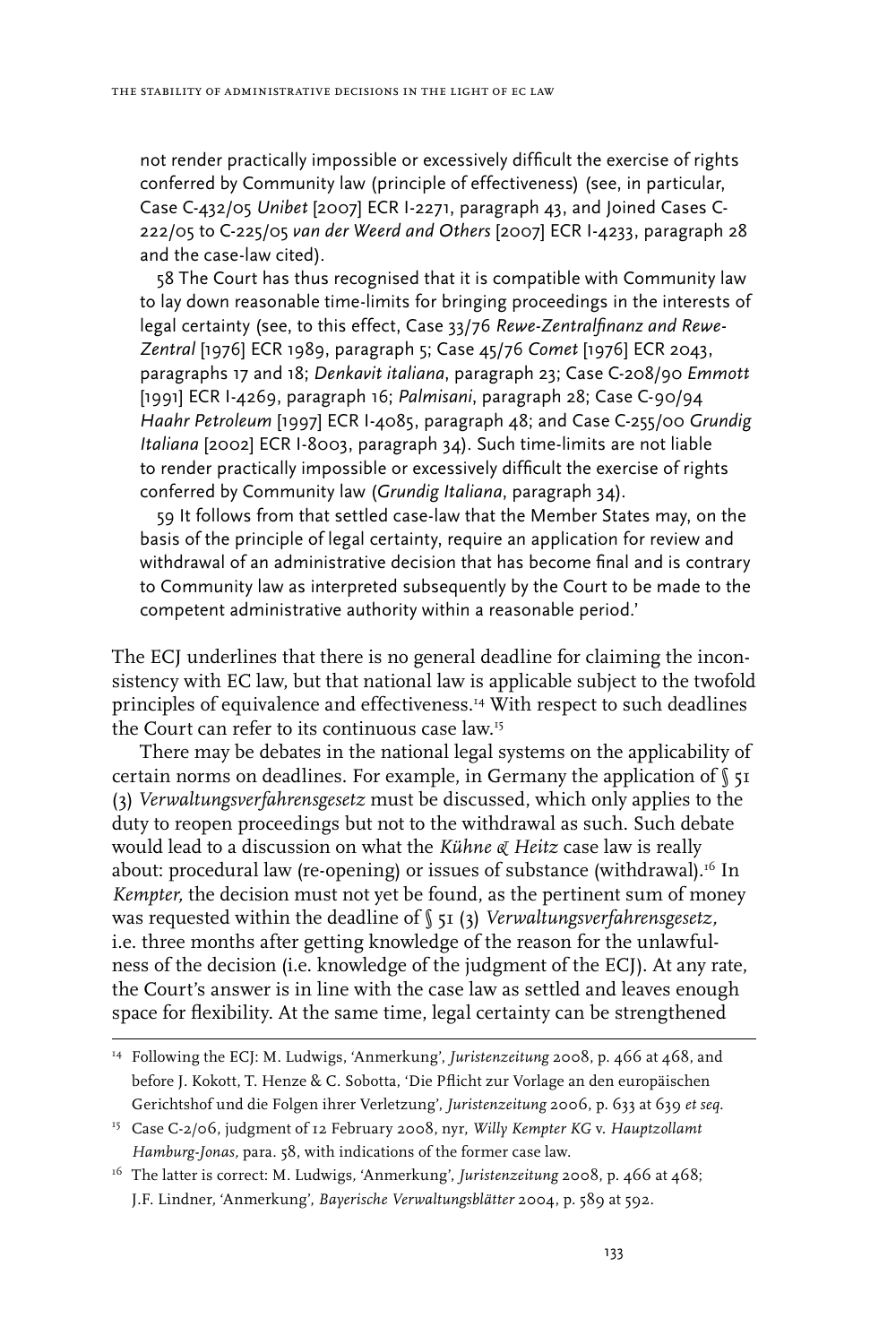due to the application of well-established deadlines from Member States' laws.

# **5 Conclusion**

All in all, the case law established since *Kühne & Heitz*  aims for a rather smooth integration into established structures of national administrative law.17 In that respect, there is a difference to 'hard-line' cases such as *Ciola*,<sup>18</sup> where it was held that the supremacy of Community law could be claimed also with respect to individual administrative decisions so that the supremacy became not only pertinent in conflicts of abstract norms.19 In that case, the Court had considered the conflict between Community law (the freedom of establishment) and national law (the relevant administrative decision) as one of a direct collision. The flexibility in implementing the supremacy of EC law in the *Kühne & Heitz* case law is established through applying the rules on indirect collision.<sup>20</sup> Member State law, in particular procedural law, is not considered to be in direct contravention with EC law, but remains pertinent under the conditions of (i) equivalent application with respect to Community law situations, and (ii) effective implementation of Community law. There is, however, uncertainty as to the categorisation of each particular case which depends on the questions asked by the national court $^{\scriptscriptstyle 21}$  and on the concrete facts $^{\scriptscriptstyle 22}$  so that uncertainties on the further development of the case law of the ECJ may remain.<sup>23</sup>

Some might consider that the decision in *Lucchini,* delivered well before *Kempter,* was a drawback towards a more hard-line case law. It is submitted that this is not true as *Lucchini* is a case on very peculiar, if not strange facts:24 The Italian Ministry of Industry was sentenced by the *Corte d'Appello di Roma* to pay a steel subsidy to a company which had already begun to

- <sup>20</sup> On this differentiation cf. H. D. Jarass & S. Beljin, 'Die Bedeutung von Vorrang und Durchführung des EG-Rechts für die Nationale Rechtsetzung und Rechtsanwendung', *Neue Zeitschrift für Verwaltungsrecht* 2004, p. 1 at 3 *et seq.* and 5.
- 21 See M. Ruffert, 'Anmerkung', *Juristenzeitung* 2004, p. 620 at 621 *et seq.*
- 22 Cf. Bundesverwaltungsgericht, *Die Öffentliche Verwaltung* 2005, p. 651.

24 Case C-119/05, *Ministero dell'Industria, del Commercio e dell'Artigianato* v. *Lucchini* [2007] ECR I-6199.

<sup>&</sup>lt;sup>17</sup> M. Ludwigs, 'Anmerkung', *Juristenzeitung* 2008, p. 466 at 466 and 469.

<sup>&</sup>lt;sup>18</sup> M. Potacs, 'Bestandskraft staatlicher Verwaltungsakte oder Effektivität des Gemeinschaftsrechts?', *Europarecht* 2004, p. 595.

<sup>19</sup> Case C-224/97 *Erich Ciola* v. *Land Voralberg* [1999] ECR I-2517, para. 32, following Case 106/77 *Amministrazione delle Finanze dello Stato* v. *Simmenthal* [1978] ECR 629.

 $23$  A critical perspective on the case-by-case approach is adopted by K.-F. Gärditz, 'Die Bestandskraft gemeinschaftsrechtswidriger Verwaltungsakte zwischen Kasuistik und Systembildung', *Nordrhein-Westfälische Verwaltungsblätter* 2006, p. 442 at 448.